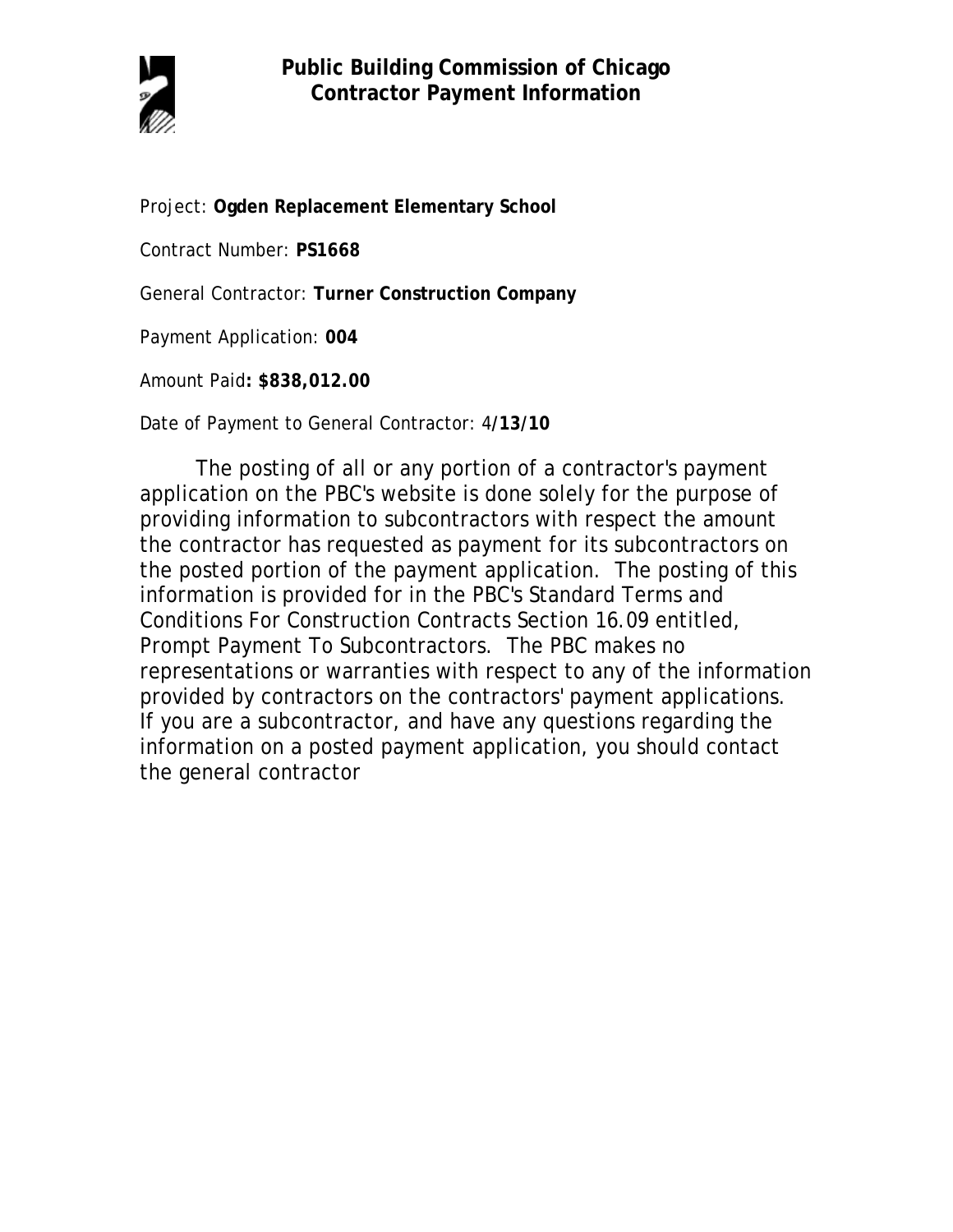## **PUBLIC BUILDING COMMISSION OF CHICAGO**

## **EXHIBIT S**

### CERTIFICATE OF ARCHITECT - ENGINEER

| Date:<br><b>March 18, 2010</b>                                                                                                                               |                                                                                                                                                                                                                                                                                                                                                                |                  |  |  |
|--------------------------------------------------------------------------------------------------------------------------------------------------------------|----------------------------------------------------------------------------------------------------------------------------------------------------------------------------------------------------------------------------------------------------------------------------------------------------------------------------------------------------------------|------------------|--|--|
| <b>Ogden Replacement Elementary School</b><br>Project:                                                                                                       |                                                                                                                                                                                                                                                                                                                                                                |                  |  |  |
| To: Public Building Commission of Chicago<br>In accordance with Resolution No.<br>, relating to the \$<br>the Commission and to its Trustee, that:           | adopted by the Public Building Commission of Chicago on<br>Revenue Bonds issued by the Public Building Commission of Chicago for the financing of this project (and all terms used herein shall have the same meaning as in said Resolution), I hereby certify to                                                                                              |                  |  |  |
|                                                                                                                                                              | 1. Obligations in the amounts stated herein have been incurred by the Commission and that each item thereof is a proper charge<br>against the Construction Account and has not been paid; and                                                                                                                                                                  |                  |  |  |
|                                                                                                                                                              | 2. No amount hereby approved for payment upon any contract will, when added to all amounts previously paid upon such<br>contract, exceed 90% of current estimates approved by the Architect - Engineer until the aggregate amount of payments withheld<br>equals 5% of the Contract Price (said retained funds being payable as set forth in said Resolution). |                  |  |  |
| THE CONTRACTOR                                                                                                                                               | <b>Turner Construction Company (Chicago)</b>                                                                                                                                                                                                                                                                                                                   |                  |  |  |
| <b>FOR</b><br>is now entitled to the sum of                                                                                                                  | <b>Ogden Replacement Elementary School</b><br>\$838,012.00                                                                                                                                                                                                                                                                                                     |                  |  |  |
| ORIGINAL CONTRACT PRICE<br><b>ADDITIONS</b><br><b>DEDUCTIONS</b><br>NET ADDITION OR DEDUCTION<br>ADJUSTED CONTRACT PRICE                                     | \$31,806,962.00<br>\$0.00<br>\$0.00<br>\$0.00<br>\$31,806,962.00                                                                                                                                                                                                                                                                                               |                  |  |  |
| TOTAL AMOUNT EARNED                                                                                                                                          |                                                                                                                                                                                                                                                                                                                                                                | \$3,801,846.00   |  |  |
| <b>TOTAL RETENTION</b>                                                                                                                                       |                                                                                                                                                                                                                                                                                                                                                                | \$324,390.00     |  |  |
| a) Reserve Withheld @ 10% of Total Amount Earned, but<br>not to exceed of Contract Price<br>b) Liens and Other Withholding<br>c) Liquidated Damages Withheld | \$324,390.00<br>\$0.00<br>\$0.00                                                                                                                                                                                                                                                                                                                               |                  |  |  |
| TOTAL PAID TO DATE (Include this Payment)                                                                                                                    |                                                                                                                                                                                                                                                                                                                                                                | \$3,477,456.00   |  |  |
| LESS: AMOUNT PREVIOUSLY PAID                                                                                                                                 |                                                                                                                                                                                                                                                                                                                                                                | \$2,639,444.00   |  |  |
| AMOUNT DUE THIS PAYMENT                                                                                                                                      |                                                                                                                                                                                                                                                                                                                                                                | \$838,012.00     |  |  |
| C. Rocco Castellano                                                                                                                                          |                                                                                                                                                                                                                                                                                                                                                                | Date: 03/18/2010 |  |  |
| Architect - Engineer                                                                                                                                         | 05160 PA_Turner_PA4_20100224                                                                                                                                                                                                                                                                                                                                   |                  |  |  |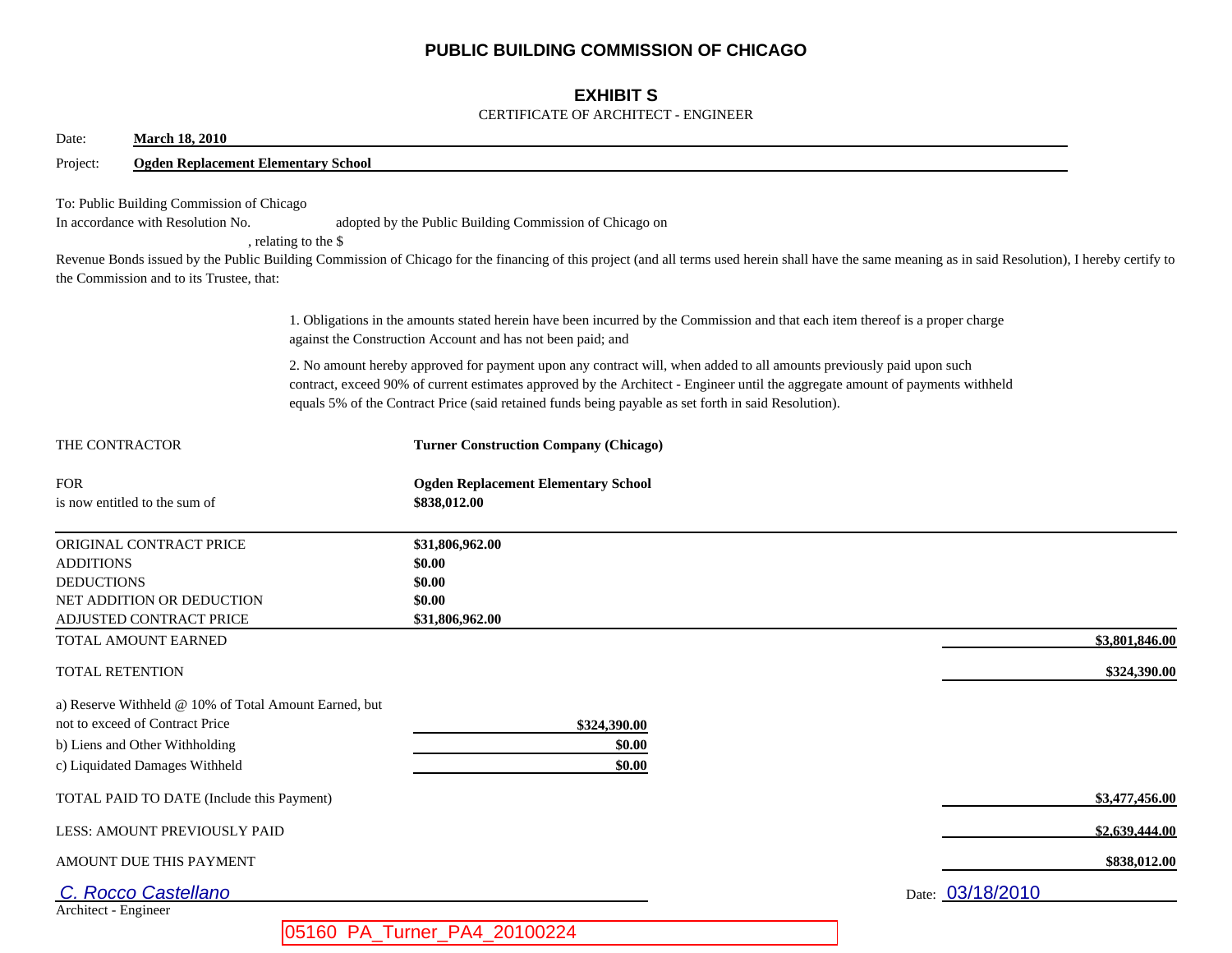# **EXHIBIT A**

## **(1 of 3) CONTRACTOR'S SWORN STATEMENT AND AFFIDAVIT FOR PARTIAL PAYMENT**

| <b>STATE OF Illinois</b> |          |
|--------------------------|----------|
|                          | $\{SS\}$ |
| <b>COUNTY OF Cook</b>    |          |

The affiant, being first duly sworn on oath, deposes and says that he/she is **Project Executive**, of **Turner Construction Company (Chicago)**, an **Illinois** corporation, and duly authorized to make this Affidavit in behalf of said corporation, and for him/herself individually; that he/she is well acquainted with the facts herein set forth and that said corporation is the Contractor with the PUBLIC BUILDING COMMISSION OF CHICAGO, Owner, under Contract No. **1632400** dated the **24th day of November, 2009**, for (describe nature of work)

#### **General Construction**

for (designate Project and Location)

#### **Ogden Replacement Elementary School**

#### **24 W. Walton, Chicago, Illinois 60610**

**·** that the following statements are made for the purpose of procuring a partial payment of

#### **Eight hundred thirty eight thousand twelve**

#### **\$838,012.00**

under the terms of said Contract;

**·** that the work for which payment is requested has been completed, free and clear of any and all claims, liens, charges, and expenses of any kind or nature whatsoever and in full compliance with the Contract Documents and the requirements of said Owner under them;

**·** that for the purposes of said Contract, the following persons have been contracted with, and have furnished or prepared materials, equipment, supplies, and services for, and having done labor on said improvement;

**·** that the respective amounts set forth opposite their names is the full amount of money due and to become due to each of them respectively;

**·** that this statement is a full, true, and complete statement of all such persons and of the full amount now due and the amount heretofore paid to each of them for such labor, materials, equipment, supplies, and services, furnished or prepared by each of them to or on account of said work, as stated:

| <b>NAME</b><br>and<br><b>ADDRESS</b>                                                                   | <b>TYPE</b><br><b>OF</b><br><b>WORK</b> | <b>TOTAL</b><br><b>CONTRACT</b><br><b>(INCLUDE)</b><br>C.0.'s) | <b>TOTAL</b><br><b>WORK</b><br><b>COMPLETE</b> | <b>LESS</b><br><b>RETENTION</b><br><b>(INCLUDE)</b><br><b>CURRENT)</b> | <b>LESS</b><br><b>NET</b><br><b>PREVIOUSLY</b><br><b>PAID</b> | <b>NET</b><br><b>DUE</b><br><b>THIS</b><br><b>PERIOD</b> | <b>BALANCE</b><br><b>TO</b><br><b>BECOME</b><br><b>DUE</b> |
|--------------------------------------------------------------------------------------------------------|-----------------------------------------|----------------------------------------------------------------|------------------------------------------------|------------------------------------------------------------------------|---------------------------------------------------------------|----------------------------------------------------------|------------------------------------------------------------|
| 06.04.01                                                                                               | <b>Trade Contractor</b><br><b>Costs</b> |                                                                |                                                |                                                                        |                                                               |                                                          |                                                            |
| Thatcher Foundations,<br>Inc.,<br>7100 Industrial Highway,<br>Gary, Indiana 46406                      | Earth Retention                         | 522,221.00                                                     | 502,221.00                                     | 24,250.00                                                              | 0.00 <sub>l</sub>                                             | 477,971.00                                               | 44,250.00                                                  |
| John Keno & Company,<br>8608 West Catalpa Ave.,<br><b>Suite 808.</b><br>Chicago, Illinois 60656        | Excavation                              | 1,324,392.00                                                   | 317,795.00                                     | 30,731.00                                                              | 128,009.00                                                    | 159,055.00                                               | 1,037,328.00                                               |
| <b>Revcon Construction</b><br>Corporation,<br>500 Industrial Drive,<br>Prairie View, Illinois<br>60069 | Caissons                                | 1,478,763.00                                                   | 1,472,130.00                                   | 142,337.00                                                             | 1,329,793.00                                                  | 0.00                                                     | 148,970.00                                                 |
| Reliable Contracting &<br>Equipment Co.,                                                               | <b>Site Utilities</b>                   | 268,192.00                                                     | 0.00                                           | 0.00                                                                   | 0.00 <sub>l</sub>                                             | 0.00                                                     | 268,192.00                                                 |
| Burling Builders, Inc.,<br>44 West 60th Street.<br>Chicago, Illinois 60621                             | Concrete                                | 3,582,122.00                                                   | 26,107.00                                      | 2.524.00                                                               | 0.00 <sub>l</sub>                                             | 23,583.00                                                | 3,558,539.00                                               |
| Carlo Steel Corporation,<br>3100 East 87th Street,<br>Chicago, Illinois 60617                          | <b>Structural Steel</b>                 | 2,379,399.00                                                   | 0.00                                           | 0.00                                                                   | 0.00                                                          | 0.00                                                     | 2,379,399.00                                               |
| Kremer & Davis,<br>132 Osborne Road.<br>Fridley, Minnesota 55432                                       | Waterproofing                           | 441,457.00                                                     | 0.00                                           | 0.00                                                                   | 0.00                                                          | 0.00                                                     | 441,457.00                                                 |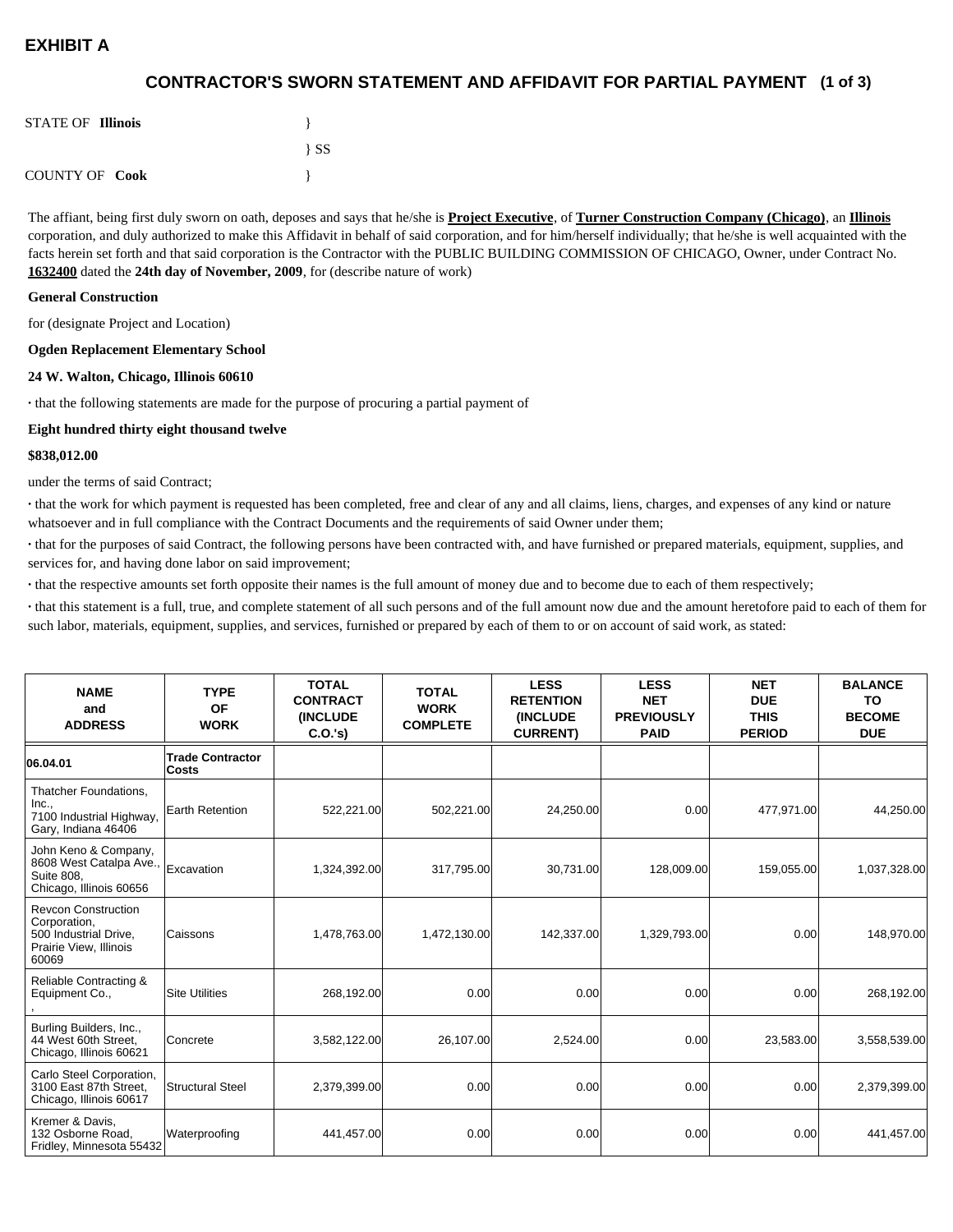# **EXHIBIT A**

### **(2 of 3) CONTRACTOR'S SWORN STATEMENT AND AFFIDAVIT FOR PARTIAL PAYMENT**

| <b>NAME</b><br>and<br><b>ADDRESS</b>                                                                                 | <b>TYPE</b><br><b>OF</b><br><b>WORK</b>  | <b>TOTAL</b><br><b>CONTRACT</b><br>(INCLUDE<br>C.O.'s | <b>TOTAL</b><br><b>WORK</b><br><b>COMPLETE</b> | <b>LESS</b><br><b>RETENTION</b><br>(INCLUDE<br><b>CURRENT</b> ) | <b>LESS</b><br><b>NET</b><br><b>PREVIOUSLY</b><br><b>PAID</b> | <b>NET</b><br><b>DUE</b><br><b>THIS</b><br><b>PERIOD</b> | <b>BALANCE</b><br>TO<br><b>BECOME</b><br><b>DUE</b> |
|----------------------------------------------------------------------------------------------------------------------|------------------------------------------|-------------------------------------------------------|------------------------------------------------|-----------------------------------------------------------------|---------------------------------------------------------------|----------------------------------------------------------|-----------------------------------------------------|
| F. E. Moran Fire<br>Protection.<br>2165 Shermer Rd Ste D,<br>Northbrook. Illinois<br>60062                           | <b>Fire Protection</b>                   | 372,173.00                                            | 0.00                                           | 0.00                                                            | 0.00                                                          | 0.00                                                     | 372,173.00                                          |
| Norman Mechanical,<br>3850 Industrial Avenue,<br>Rolling Meadows, Illinois<br>60008                                  | Plumbing                                 | 991,702.00                                            | 0.00                                           | 0.00                                                            | 0.00                                                          | 0.00                                                     | 991,702.00                                          |
| Connelly Electric,<br>40 S. Addison Rd, Suite<br>100.<br>Addison, Illinois 60101                                     | Electrical                               | 3,814,795.00                                          | 0.00                                           | 0.00                                                            | 0.00                                                          | 0.00                                                     | 3,814,795.00                                        |
| <b>Turner Construction</b><br>Company (Chicago),<br>55 East Monroe Street,<br>Suite 3100,<br>Chicago, Illinois 60603 | Subguard                                 | 82,439.00                                             | 82,439.00                                      | 0.00                                                            | 35,239.00                                                     | 47,200.00                                                | 0.00                                                |
| To Be Let                                                                                                            | Unawarded                                | 14,742,345.00                                         | 0.00                                           | 0.00                                                            | 0.00                                                          | 0.00                                                     | 14,742,345.00                                       |
| <b>Subtotal Trade Contractor Costs</b>                                                                               |                                          | 30,000,000.00                                         | 2,400,692.00                                   | 199,842.00                                                      | 1,493,041.00                                                  | 707,809.00                                               | 27,799,150.00                                       |
| 06.04.02                                                                                                             | General<br><b>Conditions Costs</b>       |                                                       |                                                |                                                                 |                                                               |                                                          |                                                     |
| Pinto Construction.<br>7225 W. 105th Street.<br>Palos Hills, Illinois 60465                                          | Site Logisitcs                           | 261,135.00                                            | 175,059.00                                     | 16,938.00                                                       | 157,302.00                                                    | 819.00                                                   | 103.014.00                                          |
| <b>Turner Construction</b><br>Company (Chicago),<br>55 East Monroe Street,<br>Suite 3100,<br>Chicago, Illinois 60603 | <b>Fixed General</b><br>Conditions       | 1,069,220.00                                          | 1.001.578.00                                   | 100.158.00                                                      | 783.986.00                                                    | 117,434.00                                               | 167,800.00                                          |
|                                                                                                                      | <b>Subtotal General Conditions Costs</b> | 1,330,355.00                                          | 1,176,637.00                                   | 117,096.00                                                      | 941,288.00                                                    | 118,253.00                                               | 270,814.00                                          |
| 06.04.04                                                                                                             | Construction<br><b>Management Fee</b>    |                                                       |                                                |                                                                 |                                                               |                                                          |                                                     |
| <b>Turner Construction</b><br>Company (Chicago),<br>55 East Monroe Street,<br>Suite 3100,<br>Chicago, Illinois 60603 | CM Fee (2%)                              | 326,607.00                                            | 74,517.00                                      | 7,452.00                                                        | 55,115.00                                                     | 11,950.00                                                | 259,542.00                                          |
| <b>Subtotal Construction Management Fee</b>                                                                          |                                          | 326,607.00                                            | 74,517.00                                      | 7,452.00                                                        | 55,115.00                                                     | 11,950.00                                                | 259,542.00                                          |
| 06.04.05                                                                                                             | <b>Pre-Construction</b><br>Services Fee  |                                                       |                                                |                                                                 |                                                               |                                                          |                                                     |
| <b>Turner Construction</b><br>Company (Chicago),<br>55 East Monroe Street.<br>Suite 3100.<br>Chicago, Illinois 60603 | Preconstruction<br>Services              | 150,000.00                                            | 150,000.00                                     | 0.00                                                            | 150,000.00                                                    | 0.00                                                     | 0.00                                                |
| <b>Subtotal Pre-Construction Services Fee</b>                                                                        |                                          | 150,000.00                                            | 150,000.00                                     | 0.00                                                            | 150,000.00                                                    | 0.00                                                     | 0.00                                                |